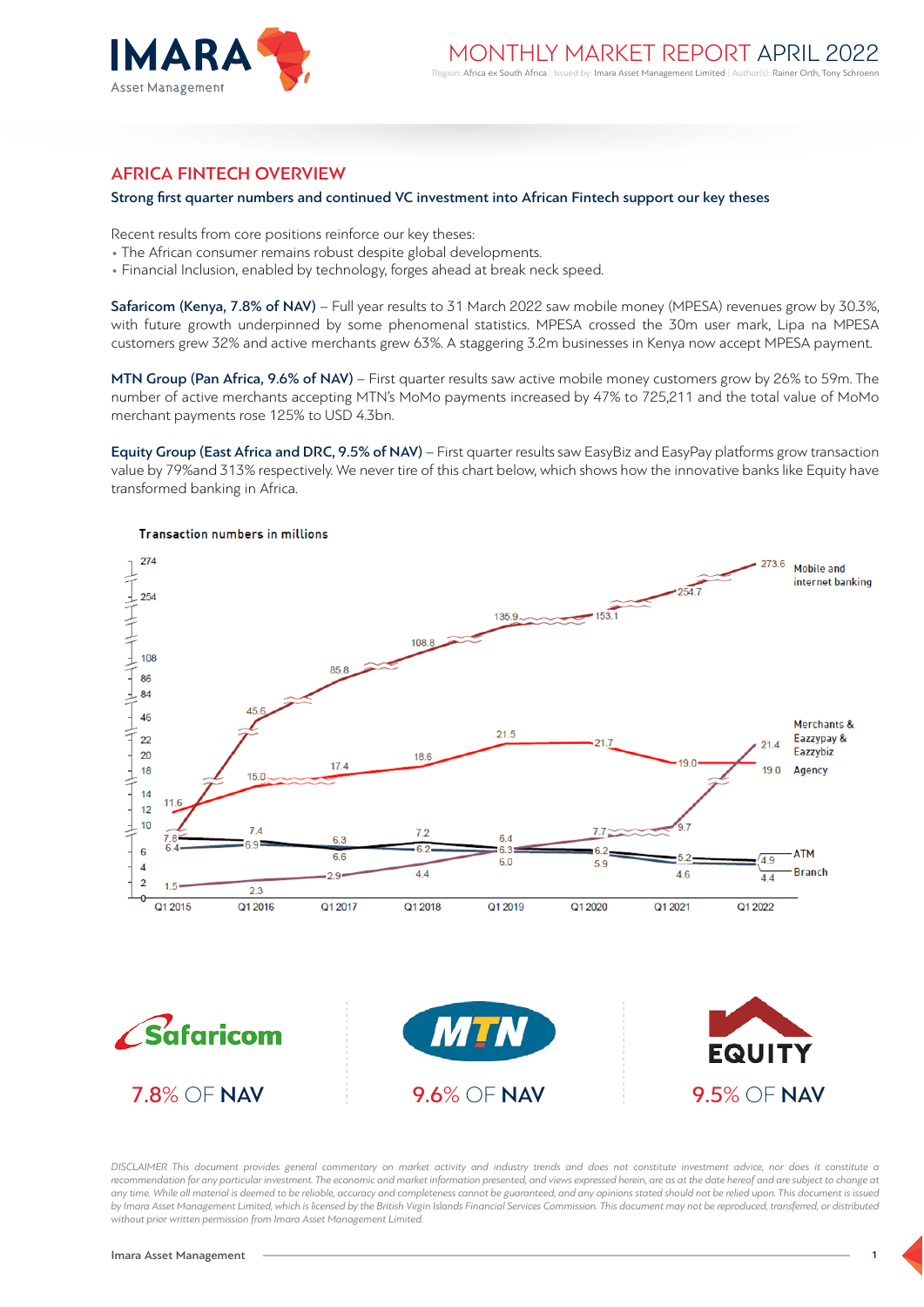

# ECONOMIC AND POLITICAL OVERVIEW

#### NIGERIA

The macro stats out of Nigeria seem a little disappointing, especially FX reserve accumulation, given that is Africa's largest oil producer. The blue line below demonstrates why the oil price transmission has been weak. Contributing factors are pipeline issues, the majors pulling out of Nigeria, local unrest and general lack of investment and government support.

#### Macro releases (March stats):

- Inflation was +15.9% y/y (Feb: 15.7%).
- FX reserves were steady at USD 39.6bn (Feb: USD 39.9bn).
- PMI rose to 54.1 (Feb: 57.3).
- M3 growth was 17.9% (Feb: 15.3%).
- Private sector credit growth rose to 15.7% y/y (Feb: 21.0%).

|                | $+15.9\%$ y/y US\$ 39.6bn 54.1 17.9% |  |  | $15.7\%$                                                   |
|----------------|--------------------------------------|--|--|------------------------------------------------------------|
| Inflation Rate | <b>EX Reserves</b>                   |  |  | <b>PMI</b> M3 Growth <b>Credit Growth</b> (Private Sector) |

## EGYPT

The ongoing IMF reform program has received a boost with the President directing the government to dispose of USD 40bn of state owned assets to the private sector over the next four years, welcoming foreign participation. He also instructed the government to "develop an integrated vision for the advancement of the EGX"; while these tend to be sweeping statements, it is certainly welcome in an economy often stifled by state or army involvement. It is also encouraging that the President views the EGX as an important and effective platform for privatization and economic development.

The critical factor, which has been a hallmark of the IMF program so far, is that IMF, the President, the MoF and the CBE are aligned. It is no coincidence that a few days prior, the IMF director had indicated that "expanding the role of the private sector in the country's economy is one of the key pillars the fund is discussing with Egypt". We are very encouraged that current events are reinforcing, rather than eroding this alignment.

S&P and Fitch affirmed their ratings, both sticking to their Stable outlook.

#### Macro releases included (March stats):

- Inflation rose to 10.5% y/y (Feb: 8.8%).
- FX reserves dipped to USD 37bn (from USD 41bn).
- PMI was 46.5 (Feb: 48.1).
- M2 growth was 22.4% y/y (Feb: 18.4%).



#### **KENYA**

There were some interesting points to note from the latest staff-level agreement between Kenya and the IMF. Fund staff and Kenyan authorities reached agreement on economic policies to conclude the third review of a 38-month extended fund facility and extended credit facility program.

Kenya will have access to USD 244m once the review is formally completed by the executive board, bringing disbursements to about USD 1.178bn. The IMF approved a USD 2.34bn program in April 2021.

- Staff projects growth at 5.7% this year, on a pickup in agriculture and continued recovery in services and other sectors (see chart below).
- While economic spill-overs from Russia's war in Ukraine will temporarily push inflation higher, the central bank is ready to contain second-round effects of higher global prices on inflation.
- "Kenya is on track to meet its fiscal objectives and put debt as a share of GDP firmly on a downward path".

As with Egypt, constructive engagement and alignment are critical right now.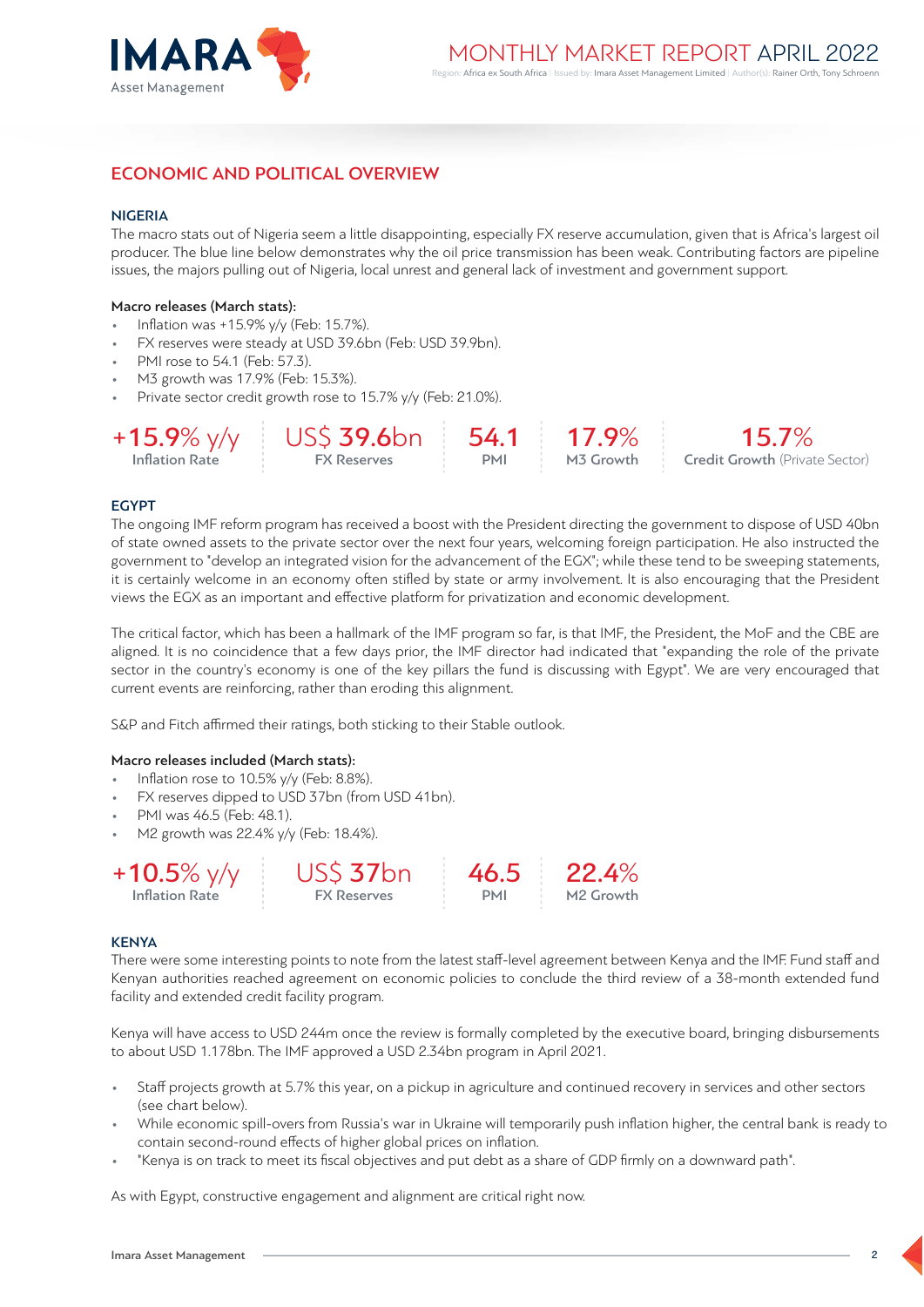

#### Macro releases (March stats):

- Inflation decelerated to 5.6% y/y (Feb: 5.1%).
- FX reserves fell to USD 7.8bn (Feb: USD 7.9bn).
- PMI was 50.5 (Feb: 52.9).



#### **MOROCCO**

The IMF and the World Bank estimate Moroccan growth at 1.1% in 2022, while the government estimates 2022E growth of 1.5% -1.7%, interestingly a downgrade from 3.2% initially estimated in the 2022 Budget Bill).

On the tourism front, the National Airports Office indicated that air traffic has reached 75% of the level attained in 2019. Depending largely on tourists from Western Europe, Morocco should be reasonably unscathed by events in Ukraine and given that its currency has largely tracked the Euro decline.

#### Macro releases included (March stats):

- Inflation was 5.3% y/y (Feb: 3.6%).
- FX reserves reached USD 34.3bn (Feb: USD 35.8bn).





# SOUTH AFRICA

It seems like president Ramaphosa is consolidating his power base ahead of the ANC elective conference in December this year. One key point of evidence is an ANC draft policy document released in April, which shows a significant move towards the right of the spectrum away from a state-led model and radical land reform. In a move which Ramaphosa backs, the ANC is proposing that the private sector take over failing SOEs.

In a vastly different approach to expropriation without compensation, it is now suggesting that land reform focuses on donations of land by corporates to give more access to black farmers. It is little surprise that Ramaphosa received many boos and was unable to deliver his speech at Cosatu's traditional May Day rally. Despite this unhappiness, Cosatu will remain an ally going into the election. In many ways, huge fiscal pressures and emergence of load shedding again has pushed the debate to the right. The populist moment which marked the end of the Zuma years and prevailed in much of Ramaphosa's first term is slowly fading, although many of its supporters, like Ace Magashule, will protest loudly.

> 60.0 PMI

#### Macro releases (March stats):

- Inflation was flat 5.9% y/y (Feb: 5.7%).
- FX reserves were USD 58.2bn (Feb: USD 57.7bn).
- PMI rose to 60.0 (Feb: 58.6).
- M3 growth was 8.4% y/y (Feb: 6.4%).



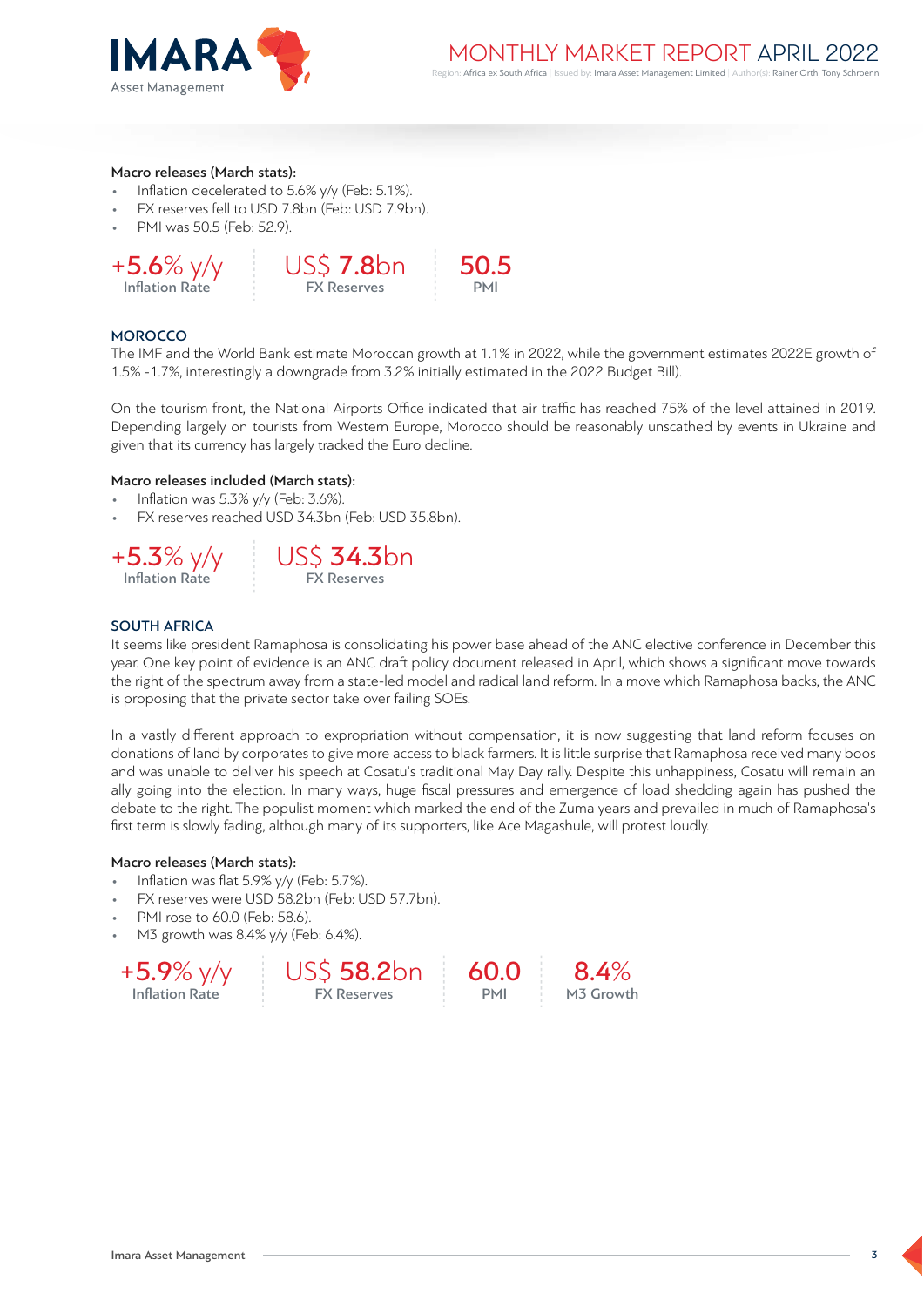

## COMPANY UPDATES

**Fawr** 

Fawry (Egypt, IT) – FY21 results update: This was a set of results that reminds you that things don't go up in a straight line. Revenues came in +34%, EBITDA +29% and earnings +13%. Alternative Digital Payments (ADP) only grew by 9%, which at over 50% of revenues, weighed down on the total. Also

expenses grew at a faster rate than revenues, as the company has to spend aggressively on talent acquisition and brand marketing. On both points above, the Company has asserted that ADP revenue growth can be revived and that the surge in opex is temporary. The launch of an ESOP program for the first time in 2021 also dragged. On the positive side, revenue diversification has continued apace and indeed accelerated in the fourth quarter. I believe 2022 should see us exit the no-man's land we are in, where the portfolio effect of higher weighted, higher growth streams starts to kick in. This should also reverse the current negative operating leverage we are now witnessing.

| (EGP 000s)                         | 40 2020 | 40 2021 | <b>Change %</b> | <b>FY2020</b> | <b>FY2021</b> | <b>Change %</b> |
|------------------------------------|---------|---------|-----------------|---------------|---------------|-----------------|
| <b>Total Revenues</b>              | 341,842 | 467.323 | 37%             | 1,234,563     | 1,658,157     | 34%             |
| Alternative Digital Payments (ADP) | 246,400 | 261,621 | 6%              | 901,700       | 985,300       | 9%              |
| <b>Banking Services</b>            | 49,300  | 134,222 | 172%            | 174.600       | 411.015       | 135%            |
| Acceptance                         | 13,709  | 51,793  | 278%            | 47.272        | 167.194       | 254%            |
| Agent Banking                      | 35,591  | 82,430  | 132%            | 127.329       | 243.821       | 92%             |
| Microfinance                       | 23,900  | 39,912  | 67%             | 72,300        | 136,935       | 89%             |
| <b>Supply Chain Solutions</b>      | 19,800  | 26,044  | 32%             | 69.100        | 98,354        | 42%             |
| <b>Others</b>                      | 2.442   | 5,525   | 126%            | 16,863        | 26,553        | 58%             |

We are confident in the megatrend of Financial Inclusion in Africa and are also confident in the opportunity for Fawry and its peer group in Egypt. The operating stats table below points to the tremendous progress Fawry has made over the year.

| <b>Operational KPIs</b>                | <b>FY2020</b> | <b>FY2021</b> | <b>Change %</b> |
|----------------------------------------|---------------|---------------|-----------------|
| Active Network Customers (mn)          | 29.0          | 40.5          | 39.7%           |
| Total POS Terminals ('000)             | 228.3         | 268.5         | 17.6%           |
| Acceptance Enabled POSs ('000)         | 141.3         | 186.3         | 31.9%           |
| Banks Active and Contracted            | 33            | 36            | 9.1%            |
| myFawry App Total Downloads ('000)     | 1,768.7       | 4,968.7       | 180.9%          |
| Services Provided                      | 1,186         | 1,634         | 37.8%           |
| Transactions (mn)                      | 1,106.1       | 1,157.5       | 4.6%            |
| Mobile Wallet Transactions (mn)        | 38.1          | 52.4          | 37.3%           |
| Mobile Wallet Processed Value (EGP mn) | 20,455.0      | 39,872.1      | 94.9%           |
| <b>Total Throughput Value (EGP mn)</b> | 81,037.0      | 130,850.2     | 61.5%           |



TEGRATED **IDH (Egypt, Healthcare)** – FY21 results update: A banner year, with underlying business performing strongly. Revenues grew 97%, EBITDA 11% and EPS 145%. A bumper dividend of EGP 2.17 was declared, equating to a 90% payout ratio. FCF was up 160%, despite higher capex, from an aggressive

21% branch expansion. Al Borg Scan grew revenues 81% and Nigeria grew by 49%, with Nigeria already profitable. Conventional (excl any Covid related tests) tests revenue was up 22%, which is 7% below where the business was growing pre pandemic. To the point that success is mostly due to Covid testing, I would point out that:

- Home calls are more costly to the company, so negatively impacted margins.
- Notwithstanding the above, the provision of home calls did open up previously undeserved customers and locations.
- The majority of people stayed away from all medical establishments and also only carried out tests deemed absolutely necessary.
- All business lines and geographies showed good organic growth.
- Branch expansion, held back by lockdowns and restrictions, is re accelerating.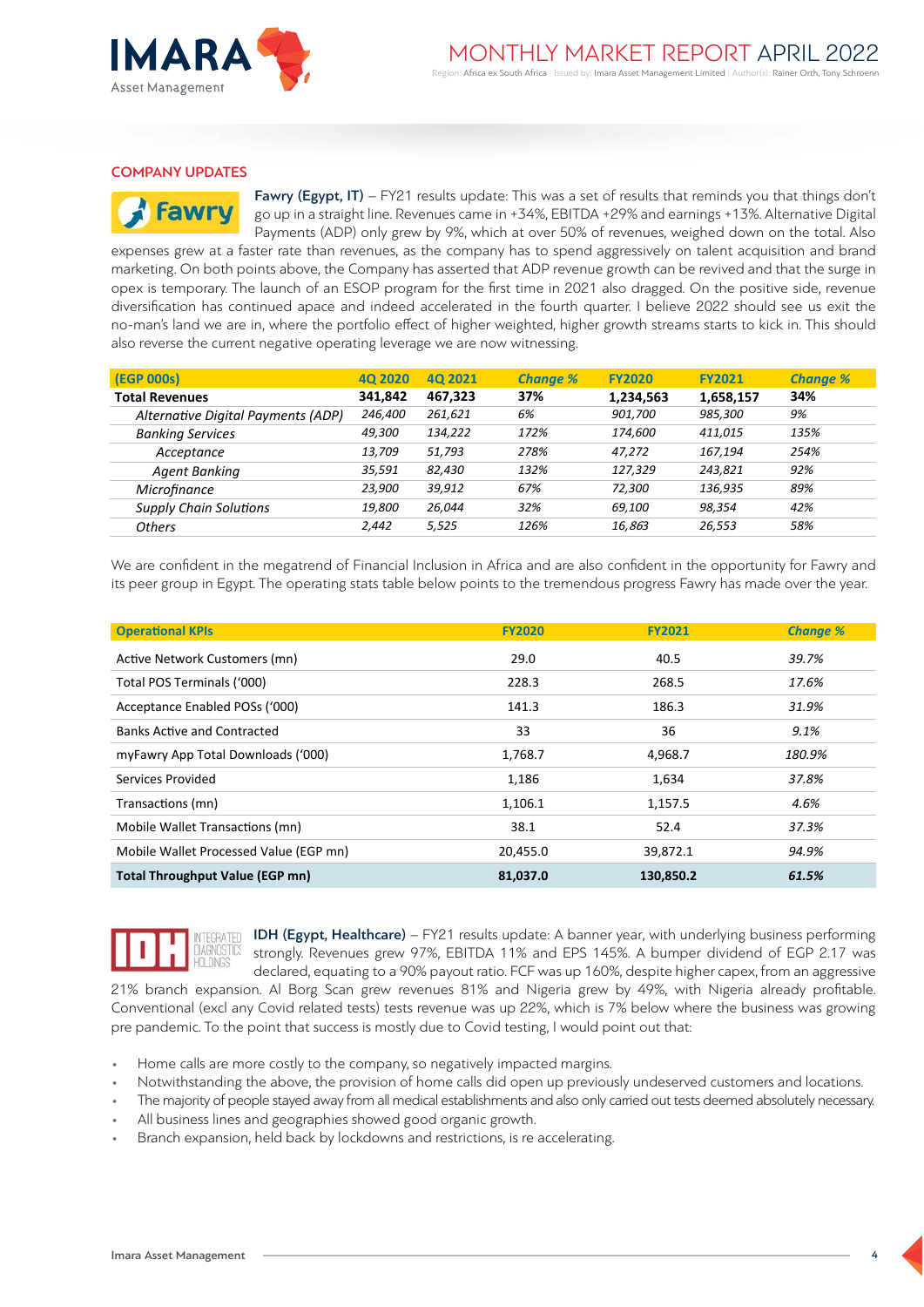



MM Group (Egypt, Consumer discretionary) FY21 results update and Outlook: This was a case of wrong place at the wrong time. The recent share price movement reveals a lot more about market sentiment than the company's underlying performance. MM Group released what could be described a decent set of results under trying circumstances. Revenues increased by 3.7%, EBITDA by

7.2% and EPS +0.7%. Shrewd working capital management and lower capex, saw them increase FCF by 60% and further increase their net cash position to EGP 202m. Some of the operational positives were auto sales +15%, Samsung and Nokia sales +20% and home appliance sales +31%.

A major factor impacting 2021 results was the inability to source Huawei inventory, as the Company focused on its core home market of China and other key Asian markets. MM estimates they lost gross revenues of EGP 1.5bn or 15% of revenues and PAT.

Another impact on earnings was the loss from Associates of EGP 22m, mainly their Payments company Ebtikar. Ahead of the IPO, Ebtikar took full provision for taxes that should be paid by the cellphone companies Vodafone and Orange, as well as draconian credit provisions in Ebtikar's micro lending business. Compared to expectations of a profit from Ebtikar of around EGP 30m, this represented a major impact on eventual Group PAT of EGP 302m.

The well explained, but nevertheless mixed set of results, combined with events and rumours that took place after the year end, were a cocktail for the bears, particularly given the global and Egyptian macro backdrop. The key event was the CBE requiring individual LC's to be opened for each import invoice, as opposed to an open account, which slowed some imports as well as the rumour that the CBE was not going to allow allocation of FX to so-called luxury imports such as smart phones and cars. In terms of outlook, they anticipate a tough year in Egypt due the devaluation and possible supply disruptions, but also point to a number of positives, namely:

- Arrival of Huawei from January 2022.
- Launch of Apple in July, where they recently one agency rights.
- They anticipated the devaluation and possible supply chain disruptions, so procured three months of inventory in phones, in early January. These will be bled out to the market at slower rates, but higher prices.
- Rapid growth in profitability from Ebtikar after the clean up and likely reversal of tax provisions.

To conclude, we do not see an imminent share price recovery, however an improved performance in 2022 should see a very strong recovery in a share that has been over punished. In terms of valuation the company trades on a 2021 PE of 10.6x and 4.3x EV/EBITDA, looking forward we have 8.1x PE and 3.3x EV/EBITDA.



Obour Land (Egypt, Consumer staples) q122 results update: An exceptionally good set of results, but you cant defy gravity forever. Revenue grew 39%, EBITDA +42% and EPS +30%, dampened by FX losses on USD loans and leases. White cheese, still 90% of revenues grew volumes by 23%, with 15% coming from price increases. Smart inventory management saw the company expand gross margins

by 220bps to 24.7%. They should also put out a decent second quarter result, but that is where the good news ends unless we have a dramatic reversal in soft commodity prices. The main raw material, Skim Milk Powder, is up between 35 and 50% in USD and Palm Oil prices are running. The company typically keeps 3-4 months inventory, but that will start to run out in the second quarter. The EGP price of these inputs will be up at least 50%, a magnitude we believe will be incredibly difficult to pass on to the end consumer. Higher inputs automatically make for a heavier balance sheet and a drain on the cash flow statement. As in previous periods and as the largest, most efficient market player, the company will ultimately benefit, however earnings and cash flow will be under pressure well into next year.